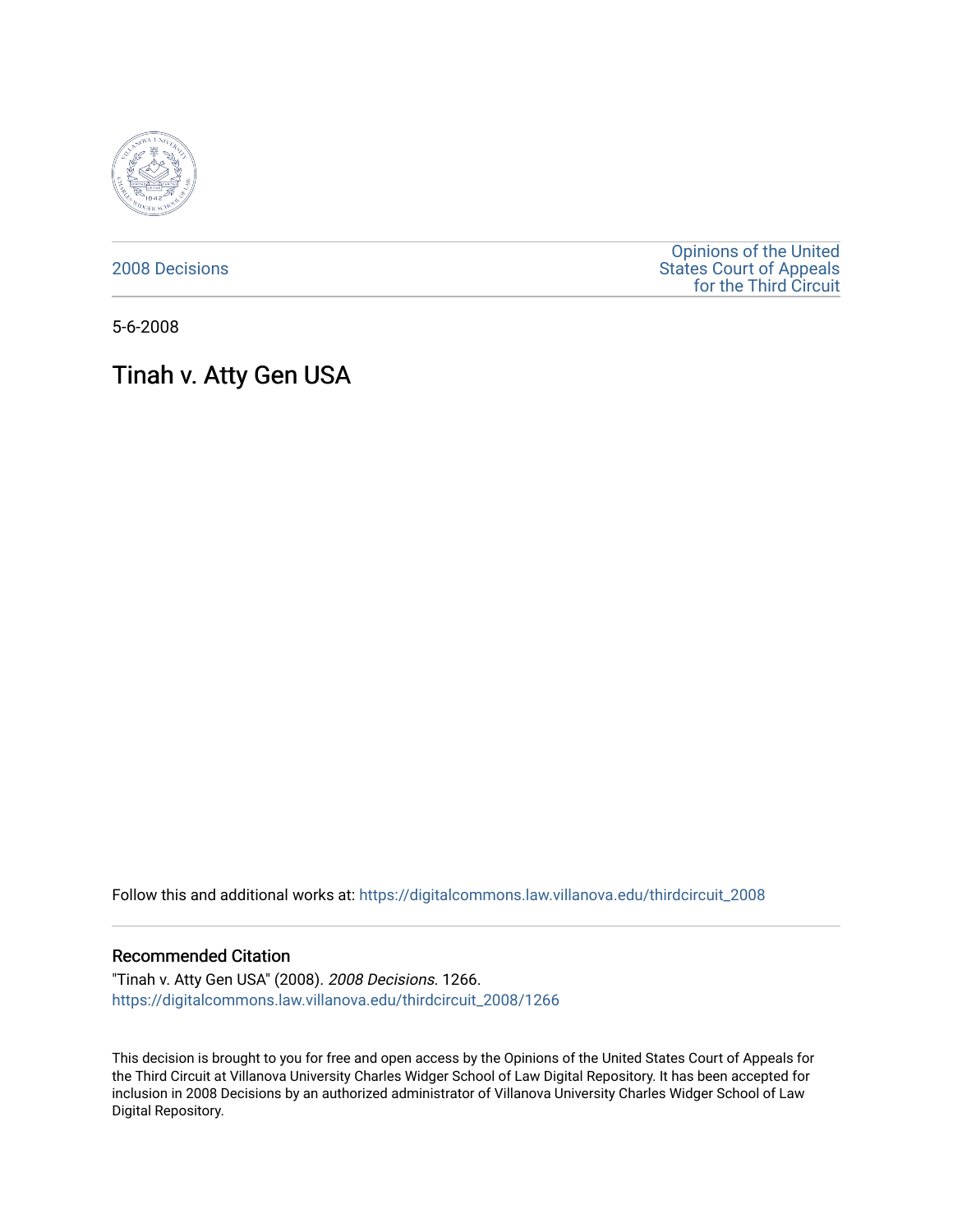### **NOT PRECEDENTIAL**

# UNITED STATES COURT OF APPEALS FOR THE THIRD CIRCUIT

\_\_\_\_\_\_\_\_\_\_

No. 06-4518 \_\_\_\_\_\_\_\_\_\_

# SALAM TINAH,

Petitioner

v.

## ATTORNEY GENERAL OF THE UNITED STATES,

Respondent

On Petition for Review of an Order of the Board of Immigration Appeals (Agency No. A96-257-839) Immigration Judge: Donald Ferlise

l

l

Submitted under Third Circuit LAR 34.1(a) on January 18, 2008

<u> 1989 - Johann Barbara, martin a</u>

Before: SCIRICA, Chief Judge, BARRY and ROTH, Circuit Judges

(Opinion filed: May 6, 2008)

#### OPINION

 $\overline{a}$ 

 $\overline{a}$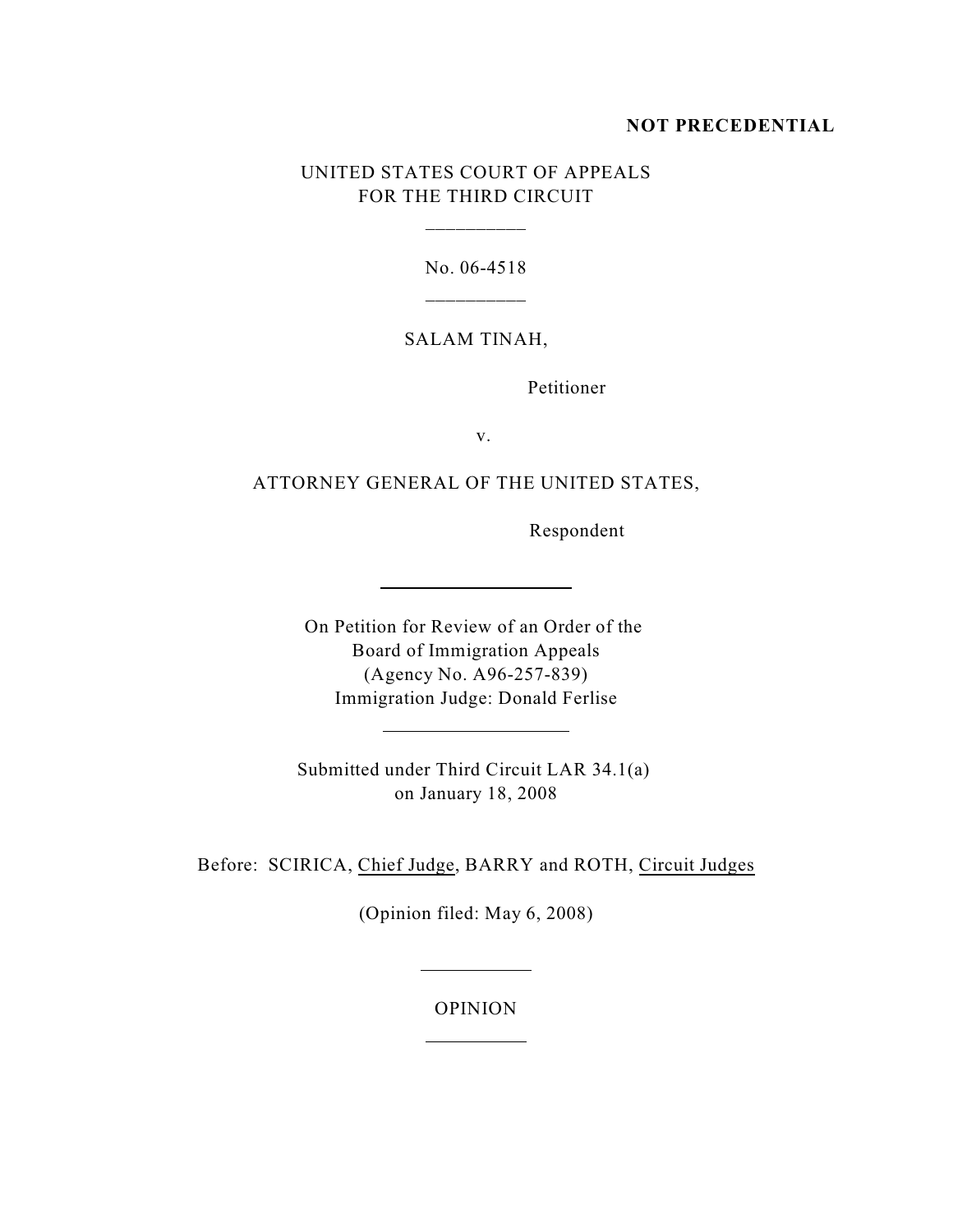ROTH**,** Circuit Judge:

Salam Tinah seeks review of a final order of the Board of Immigration Appeals (BIA) affirming the decision of an Immigration Judge (IJ) ordering Tinah removed from the United States and denying his application for withholding of removal and protection under the Convention Against Torture. Tinah now argues that the IJ failed to properly apply the law when he determined that Tinah had not shown that he was more likely than not to face persecution or torture as a result of his deportation.<sup>1</sup> Finding no error, we will affirm.

#### **I. BACKGROUND**

Tinah argues that he was subject to persecution in the past in Indonesia, and that he would also be subject to persecution in the future if he were to return. Tinah is a native and citizen of Indonesia; he is also an ethnic Chinese and a Buddhist. In his testimony, which the IJ found to be credible, he set forth two examples of alleged persecution that he suffered because of his ethnicity and religion.

In 1978, Tinah's father was arrested after a public restroom near his place of business was set on fire. It is not clear whether he was ever charged with a crime, but in any event he was held in prison for six months. The other incident occurred in 1999 when Tinah's in-laws asked him for money. After he refused, they prevailed upon his wife to seek a divorce, which she did.

<sup>&</sup>lt;sup>1</sup>It is unclear whether Tinah is also appealing the denial of asylum based on his failure to file for asylum within one year of arriving in the United States. In any event, we have no jurisdiction to review such an appeal, as the Attorney General has determined that his asylum application was not timely.  $8 \text{ U.S.C.} \$  1158 (a)(3).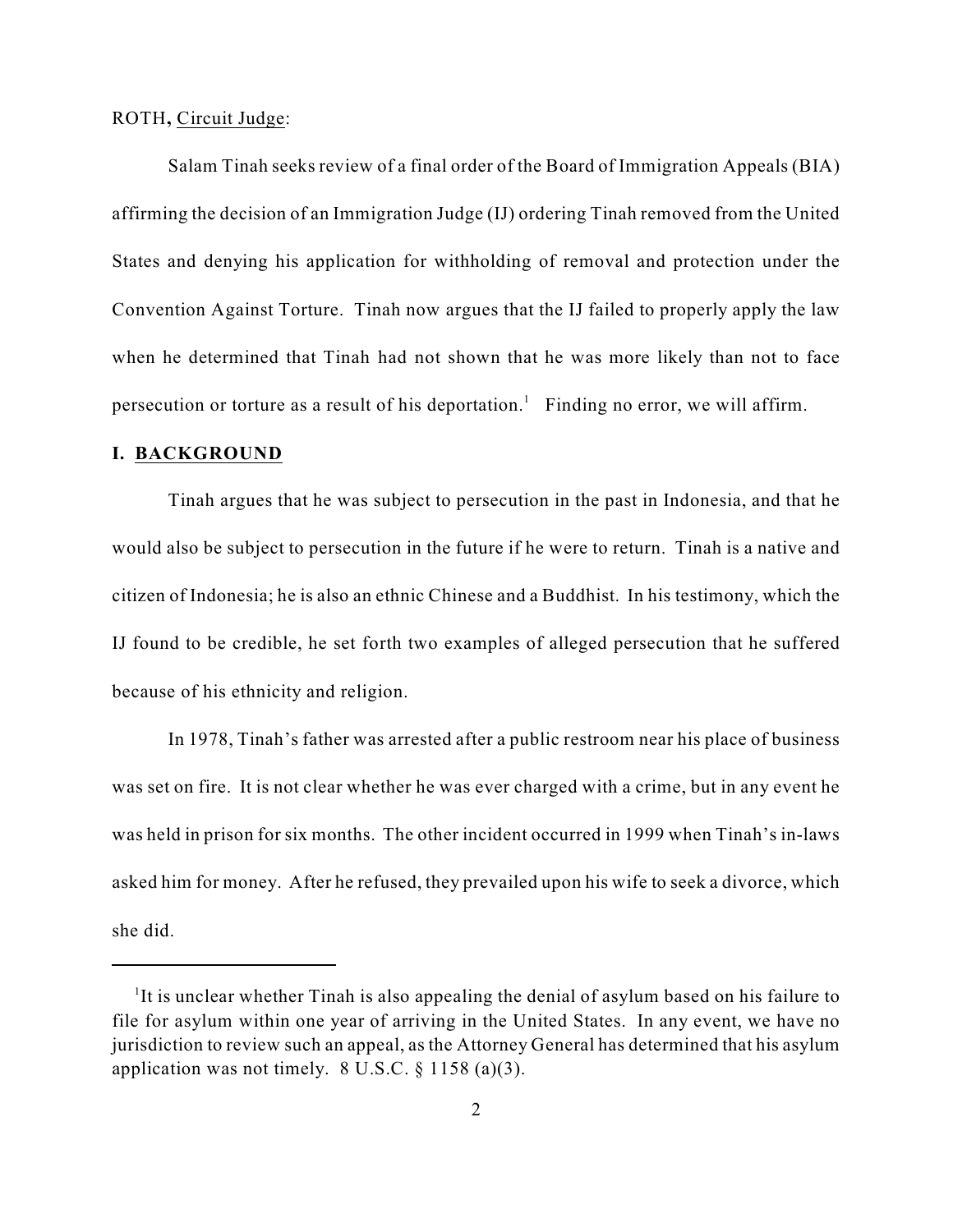Tinah entered the United States on or about April 17, 2001, as a non-immigrant visitor for pleasure and was authorized to remain in the United States through October 16, 2001. On March 7, 2003, the former Immigration and Naturalization Service commenced removal proceedings against Tinah, charging that he was removable as an alien who, after admission as a non-immigrant, has remained in the United States for a time longer than permitted. On February 16, 2003, Tinah filed an application for asylum and for withholding of removal based on the danger of future persecution and torture. Tinah acknowledged at his hearing that his asylum application was not timely.

Following a hearing on the merits of Tinah's application, the IJ issued an oral decision on May 10, 2005, denying his petition. Tinah appealed the decision to the BIA. In an order issued on September 20, 2006, the BIA adopted and affirmed the IJ's decision and dismissed Tinah's appeal. Tinah then filed the instant petition for review of his application for withholding of removal with this Court.

We have exclusive jurisdiction to review final orders of removal pursuant to INA Section 242(a)(1). 8 U.S.C. § 1252(a)(1) (2005), as amended by The REAL ID Act of 2005, § 106, Pub. L. No. 109-131, Div. B, 119 Stat. Tinah's petition for review was timely filed and venue is proper because the proceedings before the IJ were concluded in Philadelphia, Pennsylvania.

Where, as here, the Board summarily affirms and adopts the IJ's decision, this Court reviews the decision of the IJ. *Tarrawally v. Ashcroft*, 338 F.3d 180, 184 (3d Cir. 2003).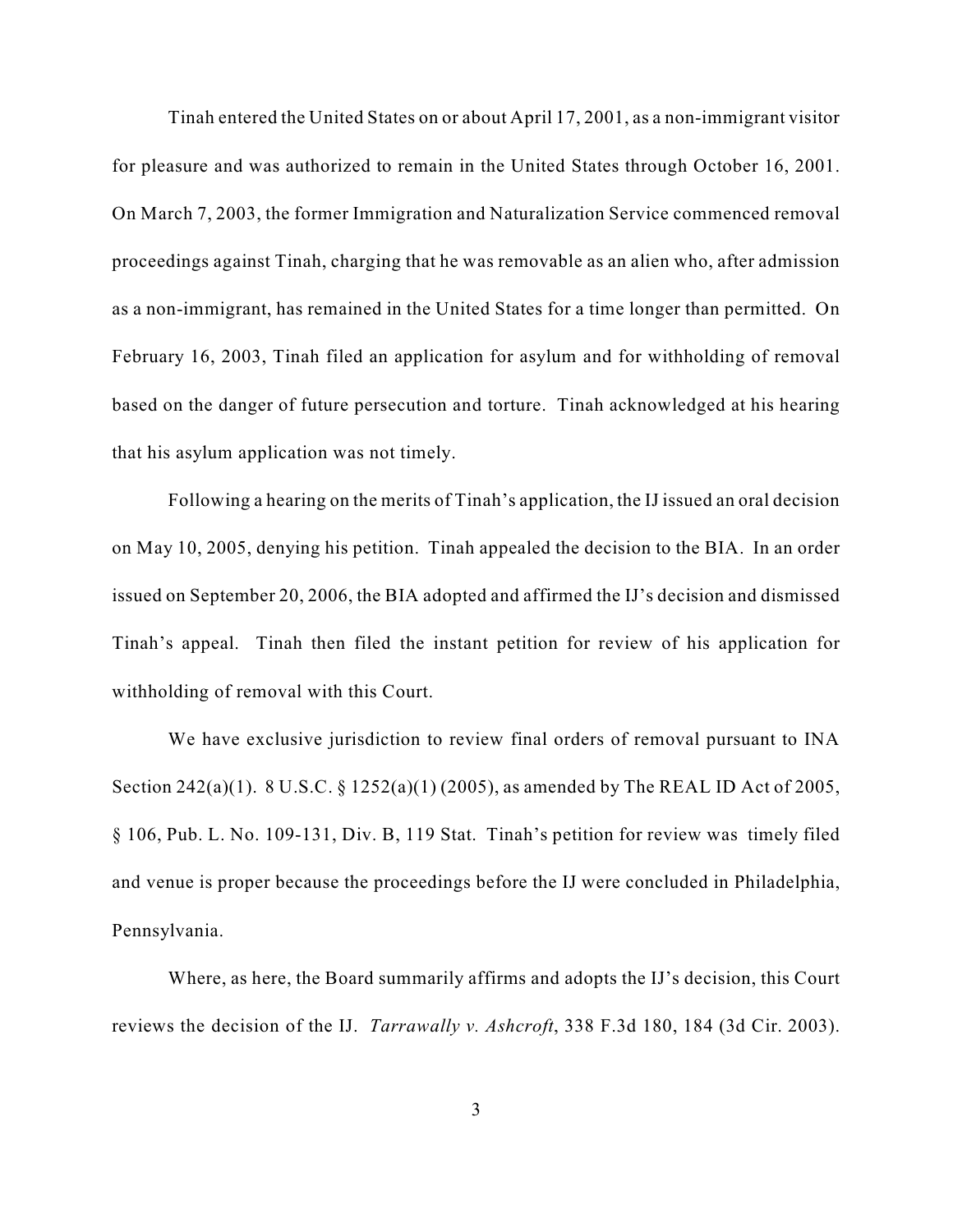Our review of the application of legal principles to undisputed facts is de novo. *Sun Wen Chen v. U.S. Att'y Gen.*, 491 F.3d 100, 109 (3d Cir. 2007).

#### **II. DISCUSSION**

#### **A. Withholding**

To qualify for withholding of deportation, Tinah must show that it is more likely than not that he will suffer persecution on account of a protected ground (race, religion, nationality, membership in a particular social group, or political opinion) if he is deported. *See* 8 U.S.C. § 1231(b)(3)(A); *INS v. Stevic*, 467 U.S. 407, 422 (1984). One way that he may meet this burden is by showing past persecution, which raises a rebuttable presumption of future persecution. *See* 8 C.F.R. §§ 208.16(b)(1). We have defined persecution as "threats to life, confinement, torture, and economic restrictions so severe that they constitute a threat to life or freedom." *Lie v. Ashcroft*, 396 F.3d 530, 536 (3d Cir. 2005) (quoting *Fatin v. INS*, 12 F.3d 1233, 1240 (3d Cir. 1993)).

The IJ applied this standard correctly in finding that the acts narrated by Tinah in his testimony simply do not rise to the level of persecution. The arrest of a relation, apparently on suspicion of having committed a crime, does not meet the standard for persecution. Extortionate behavior by in-laws, however reprehensible, also fails to rise to the level of persecution. Accordingly, we find that Tinah has not been subjected to past acts of persecution that would give rise to a presumption of future persecution.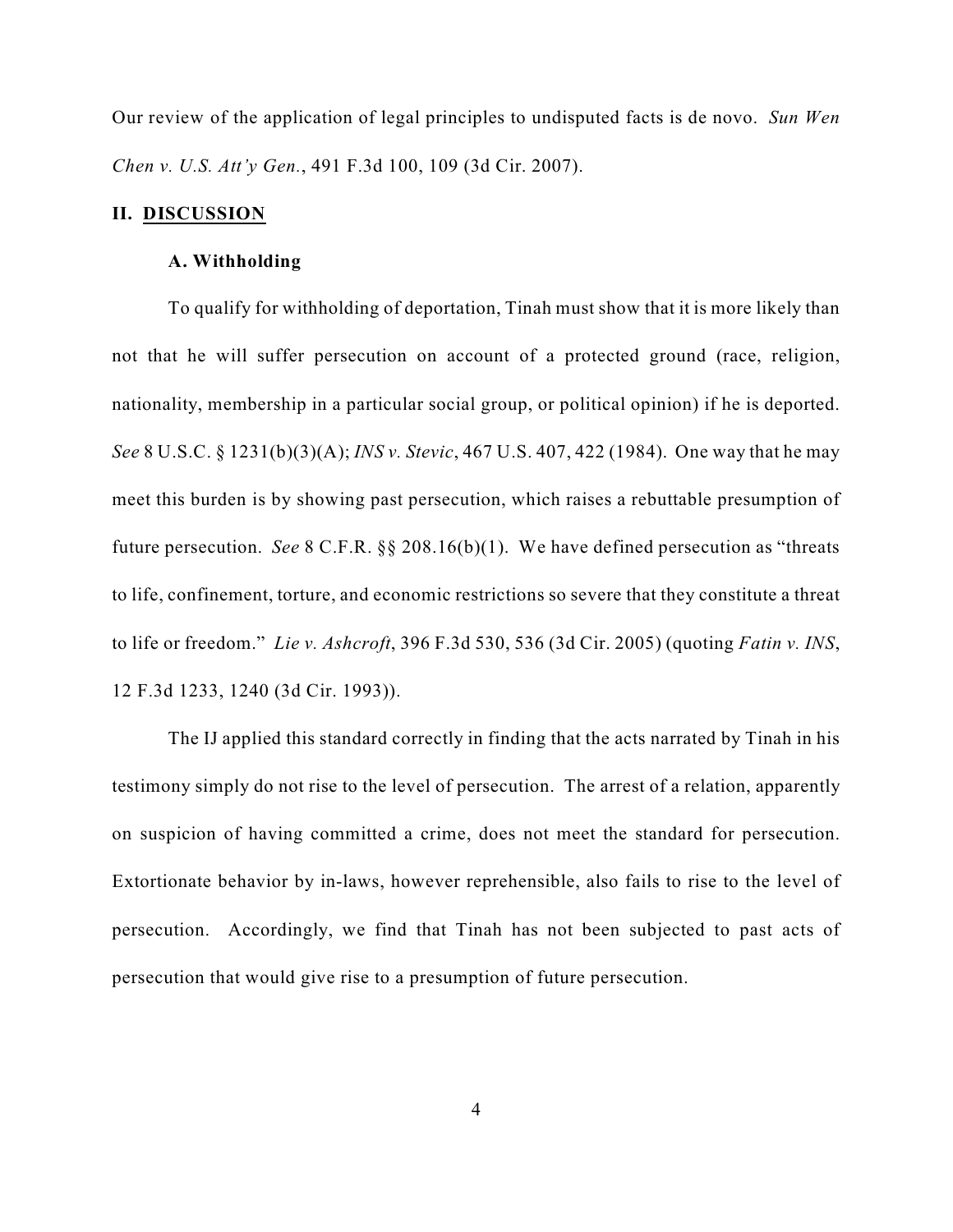Tinah does not present any other specific evidence that he faces future persecution but argues that he faces persecution based on a general pattern of persecution against ethnic Chinese Buddhists in Indonesia. In order to establish a pattern of persecution, Tinah must show that the persecution of the group is "systemic, pervasive, or organized." *Lie v. Ashcroft*, 396 F.3d 530, 537 (3rd Cir. 2005). In addition, as with any claim of persecution, violence or other harm perpetrated against the petitioner's group does not constitute persecution unless such acts are committed by the government or forces the government is either "unable or unwilling to control." *Id*.

The evidence on the record shows that anti-Chinese and anti-Buddhist sentiments exist in Indonesia, and that at least some acts of violence were committed against Chinese Buddhists as recently as 2000. However, the State Department 2004 Country Report on Indonesia states that the Indonesian government officially promotes religious tolerance, and that anti-Chinese incidents have declined compared to recent years. Any violence that continues to take place seems to be primarily committed by fellow citizens and not as the result of governmental action or acquiescence. Accordingly, we are not compelled to find that such attacks constitute a pattern or practice of persecution against Chinese Buddhists.

### **B. Convention Against Torture**

Withholding under the Convention Against Torture requires that the applicant "establish that it is more likely than not that he or she would be tortured if removed to the proposed country of removal." See 8 C.F.R. § 208.16(c)(2). While Tinah mentions the